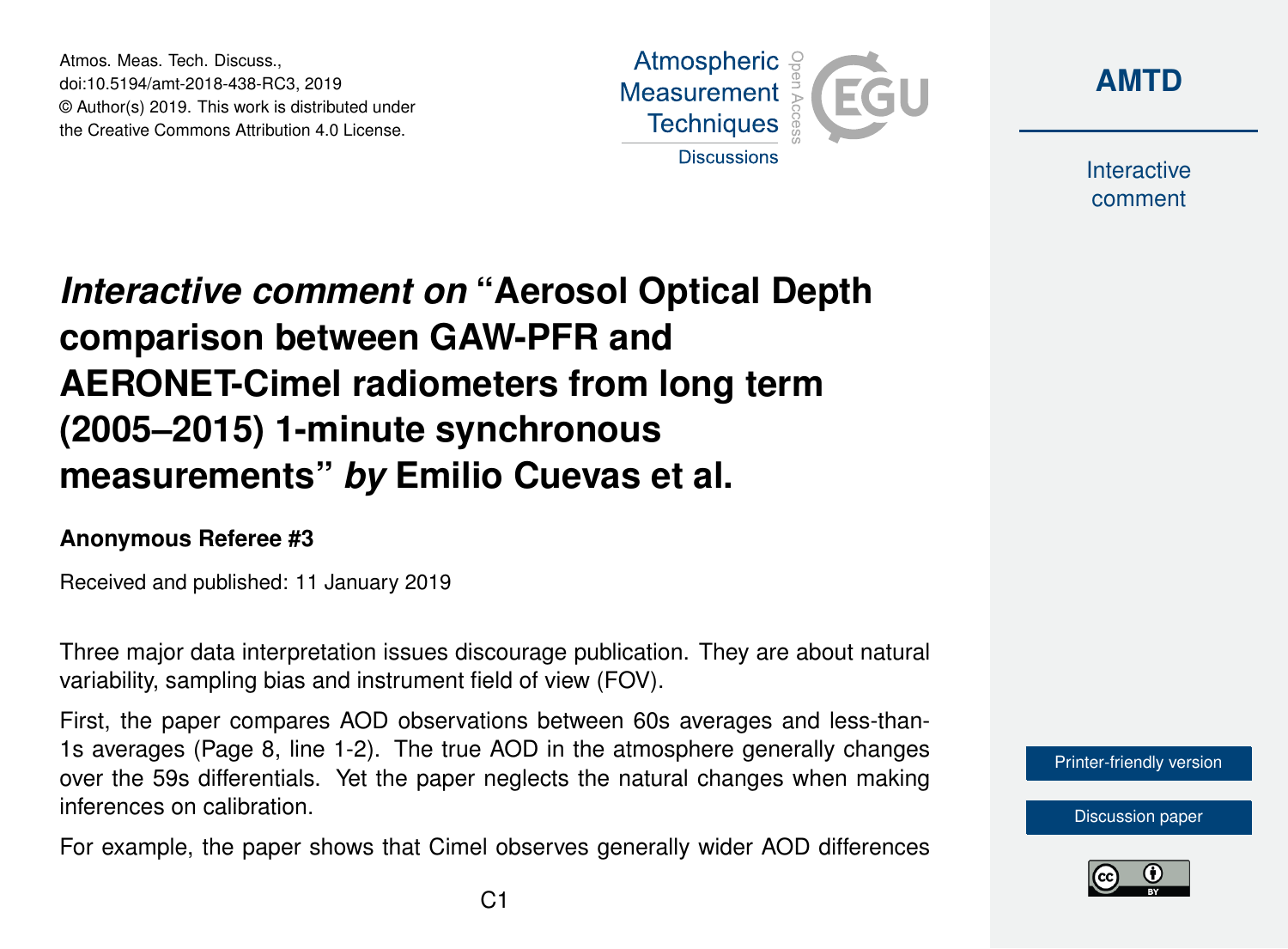between daily minimum and maximum than does PFR (page 15, line 21-24; Figure 3). This must be at least partly because Cimel samples with 30s intervals and captures natural changes while PFR sleeps. Yet the paper interprets the wide diurnal ranges as a sign of "an imperfect calibration" of Cimel (page 15, line 24-25). The comparison is fairer if PFR data are paired up over 61s and, better still, if the second of the three consecutive Cimel samples is excluded.

Misinterpretation is evident on a multi-year basis too. The paper attributes poor AOD agreements at 380 nm under pristine conditions to "insufficiently accurate calibration of AERONET-Cimel" (page 15, line 33-34). This is unsubstantiated. Because AOD is generally higher at shorter wavelengths, so is its natural variability in the absolute term. This would make the AOD discrepancies greatest at the shortest wavelength, even if calibration were perfect for both instruments.

Second, the paper finds "a bias with positive large outliers (higher Cimel AOD)" (page 15, line 5; Figure 2). This results from the intentional exclusion of high PFR values, an attempt to assess "pristine conditions (AOD500nm  $\leq$  0.03)" (page 13, line 26, 28). It is misleading to use this assessment to suggest contaminations on Cimel (page 15, line 6, 7). It is only fair to explicitly state that many negative outliers (higher PFR AOD) exist for PFR AOD just above 0.03 (shown in Figure 7).

Third, FOV is not adequately appreciated as a significant source of AOD uncertainty under dust. The forward scattering by aerosols into FOV is definitely the primary cause for the poor agreement at 380 nm away from pristine conditions, not just "might be" (page 33, line 30). A support for this statement partly comes from the theory that the forward scattering is greater at shorter wavelengths.

A more definitive support is given in Figure 7. It shows that the observed AOD differences is about 3% of AOD at 380 nm. Russell et al. [2004] explain why the FOV effect increases with AOD. And their calculation predicts a ∼4% error for 1.25 degree half FOV and a ∼1% error for 0.60 degree half FOV, both at 380 nm (their Figure 3). The

#### **[AMTD](https://www.atmos-meas-tech-discuss.net/)**

**Interactive** comment

[Printer-friendly version](https://www.atmos-meas-tech-discuss.net/amt-2018-438/amt-2018-438-RC3-print.pdf)

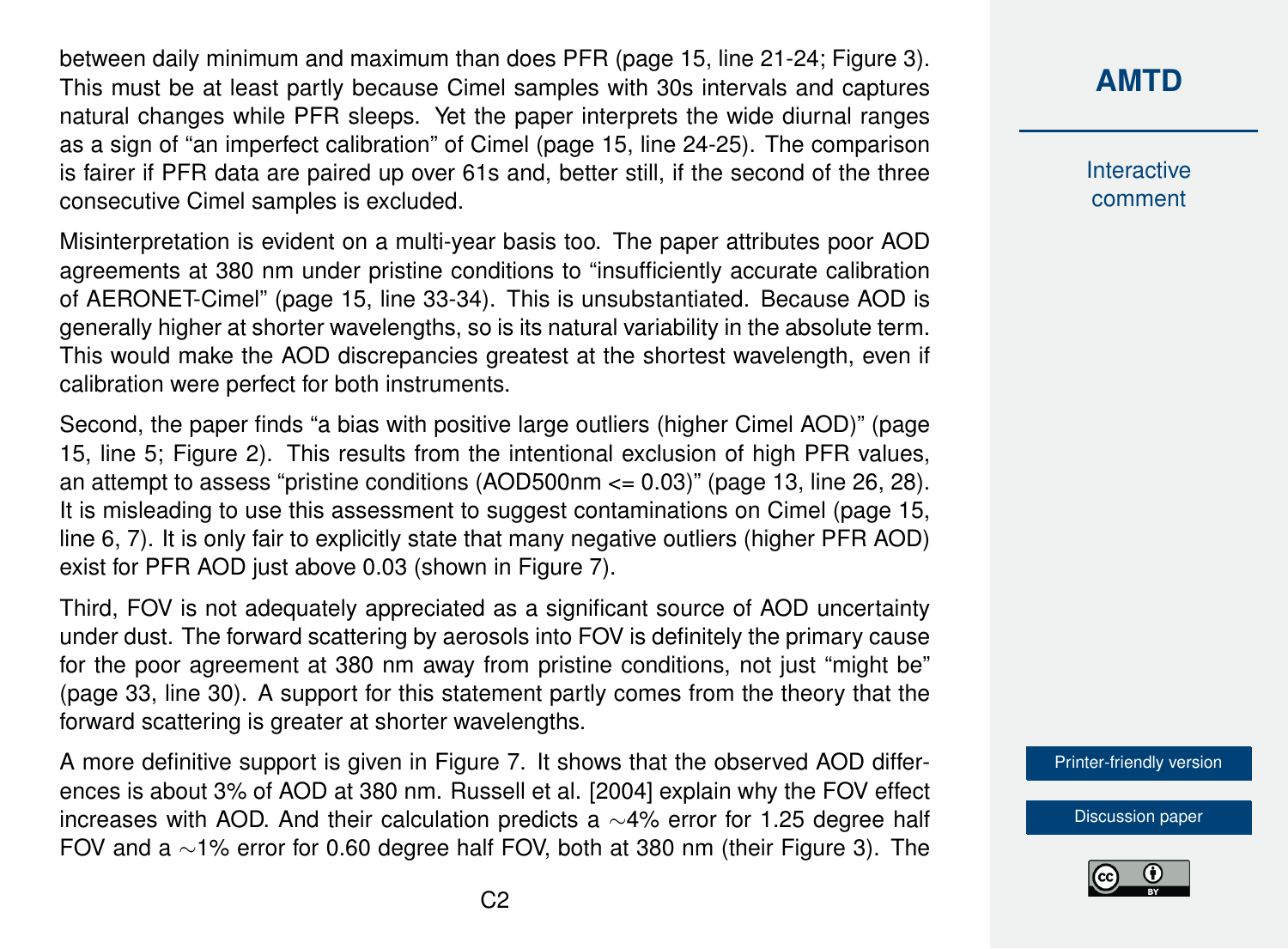difference, ∼3%, is similar to Figure 7. It is incorrect to assign "an insufficient[ly] accurate calibration of AERONET-Cimel in this channel" as "the most likely cause" (page 32, line 9) of the observed differences (page 32, line 9). Such errors would not increase with AOD.

FOV will remain as a source of uncertainty even if the adjustments are made for it. Because the FOV is much wider, the adjustments are greater for PFR than for Cimel. So is the uncertainty in them. Thus, other things being equal, the PFR is destined to be more erroneous than Cimel. It is incorrect to hold both instruments equally responsible for the resulting AOD discrepancies (page 34, line 8-9).

Also, the FOV-related uncertainty leads to a question as to why "WMO defines the PFR FOV as the recommended one for sun radiometers" (page 33, line 24-25). The quoted statement is not explained. Forward scattering into the FOV constitutes a deviation from the condition to which Beer's law pertains – a deviation that should be minimized, not recommended. Nor is the statement supported by a citation. To be sure, WMO (2007) recommends that the WORCC be designated the primary WMO Reference Centre for OD measurements, as referenced in page 2, line 24-26. But the WMO report does not mention a specific instrument, let alone support the PFR-specific statement.

Meanwhile, there are a few reasons to encourage resubmission. The topic is important, given how widely ground-based sunphotometers are used in climate science and satellite validation. The data are abundant. Careful and useful pieces of discussion are provided regarding the impact of unattended operations (page 3, line 18-21) and the implications for other measurement sites (page 24, line 4).

Authors are encouraged to consider the following suggestions and comments, in addition to the major issues raised above, prior to resubmission.

Page 2, line 16. Skynet with PREDE instruments is worth mentioning as another ground-based sunphotometer/sky-radiometer network. [Takamura, T., and T. Nakajima, Overview of SKYNET and its activities, Opt. Pura Apl. 37, 3303-3308, 2004.,

**Interactive** comment

[Printer-friendly version](https://www.atmos-meas-tech-discuss.net/amt-2018-438/amt-2018-438-RC3-print.pdf)

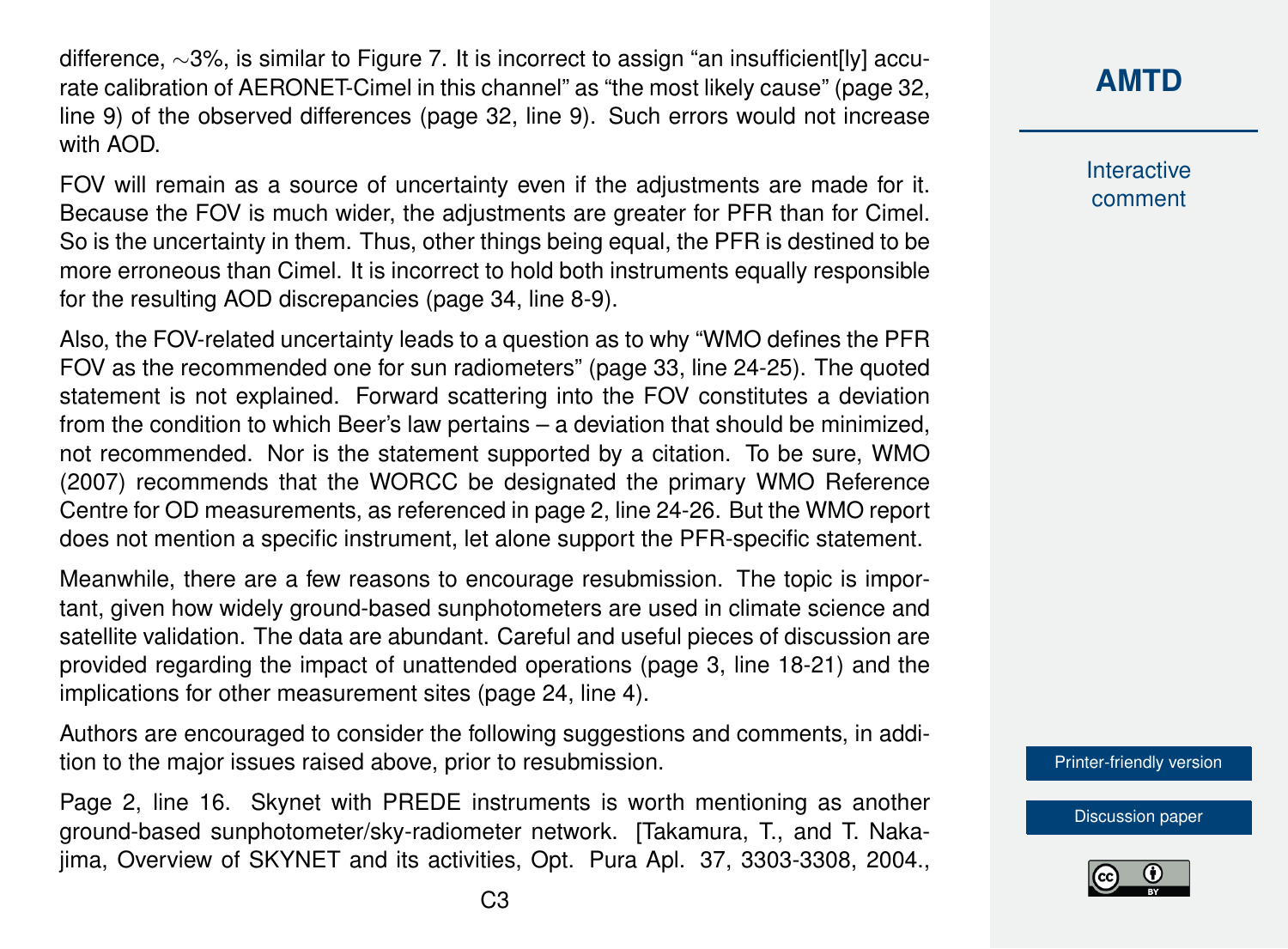GAW-PFR does. Page 4, line 32. Separate vice from versa.

http://atmos3.cr.chiba-u.jp/skynet/index.html]. Skynet has about as many stations as

Page 5, line 1. Insert something like "Dust provides a good test on the treatment of the forward scattering into the field of view."

Page 5, line 14. The precise sun-tracking enabled by a quad detector should be mentioned somewhere in this paragraph for Cimel. Sun tracker is only described for PFR (page 6, line 1).

Page 5, line 27. Is there a reference on the instrument response over the field of view, especially over the 0.7 degree "slope" (Table1)?

Page 5, line 28. Replace significant with significantly.

Page 6, line 1. Replace the second comma with a period.

Page 6, line 4-7. The air mass dependence of uncertainty is worth mentioning here, since radiometric calibration is the primary concern of this paper.

Page 6, line17. Make 0 subscript, as in line 16.

Table 1. What does "No specific Sun tracker" mean? What does "Sun tracker robot" refer to? Replace "long-term" with 6 months, as described in page 6, line 18. Replace "2-3 months" with 3-4 months as described in page 6, line 16.

Page 6, line 21. Provide references that detail the data processing protocol, preferably including Langley plots, for each instrument.

Page 6, line 24. Break down the second word.

Page 7, line 8. Drop "s" from corresponds, since the word data is used as plural in the preceding sentence.

Page 7, line 5. Replace criterium with criterion or criteria. Note that the plural, if  $C<sub>4</sub>$ 

# **[AMTD](https://www.atmos-meas-tech-discuss.net/)**

Interactive comment

[Printer-friendly version](https://www.atmos-meas-tech-discuss.net/amt-2018-438/amt-2018-438-RC3-print.pdf)

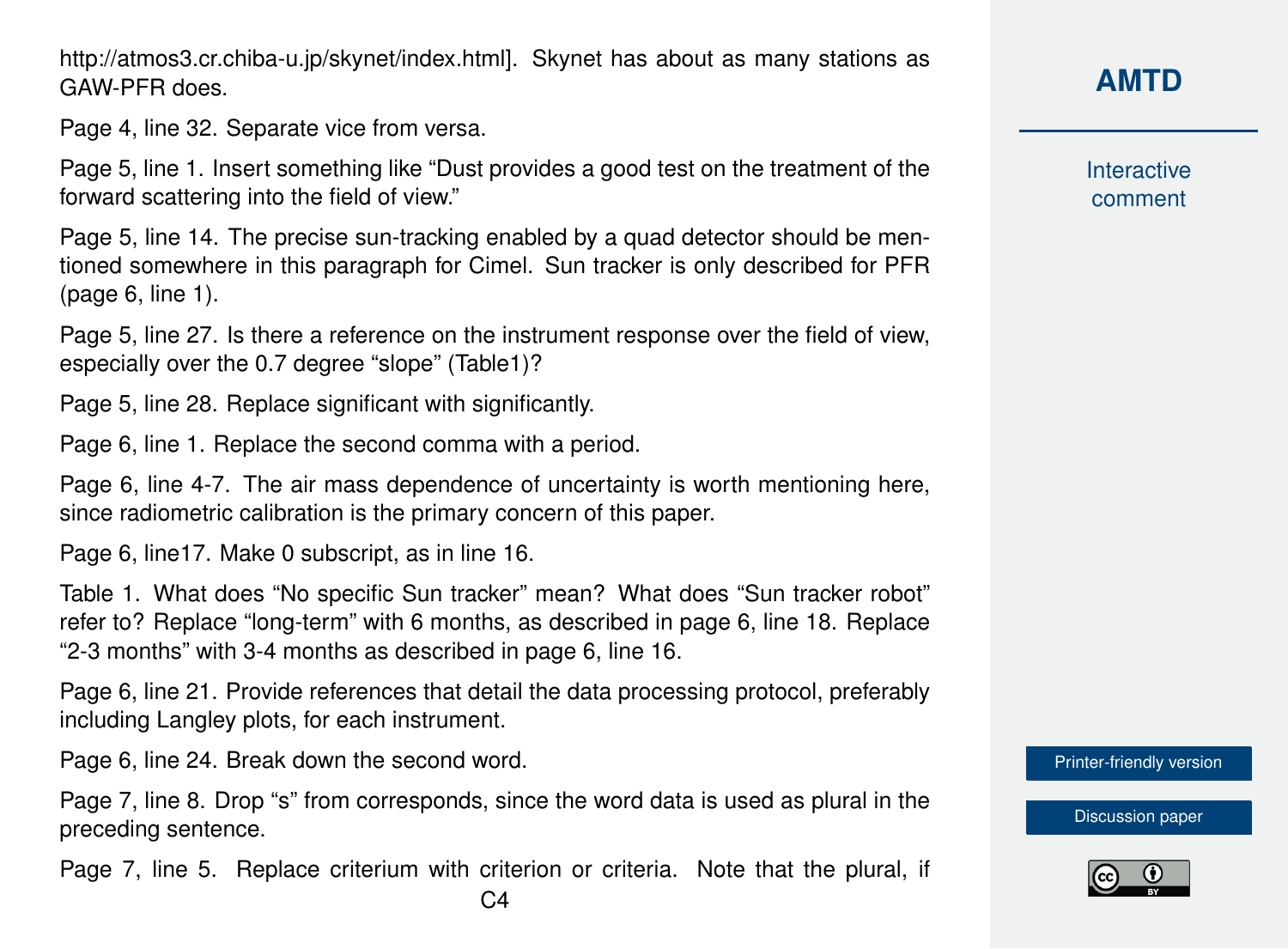chosen, requires changes in the rest of the sentence.

Page 9, line 3. Revise this sentence, as it contradicts with the fact that the agreement is achieved for less than 95% at 380 nm.

Page 9, line 5. Table 4 is expected to appear after Table 3. Revise numbering.

Page 9, line 6. Is the first period "2005-2010"? Table 2 has "2005-2009", as in page 12, line 1 and page 34, line 14.

Page 9, line 11. Explain how it is determined that problems in sun pointing were "the main cause" of AOD discrepancies between PFR and Cimel. Table 4 indicates that the fail rate decreased merely by one third - from 4.2% to 2.8% - at 500 nm upon the tracker update.

Page 9, line 11. This sentence implies that a sun tracker is not considered a part of the PFR instrument. That is surprising to those who perceive the tracker as an essential, fully-integrated component of a sun radiometer. It is like saying the steering wheel is not part of a car. Consider dropping the comma and the subsequent eight words.

Page 11, line 9. Replace "can be one of the main causes of part of" with "is the main cause of".

Page 11, line 10. Replace 5.4 with 5.3.

Page 11, line 16. Bring Kazadzis et al. before the first parenthesis, and drop the comma.

Page 12, line 3. Again it is not clear what supports the notion "the most important cause [. . .], which were associated with a poor pointing of GAW-PFR".

Page 12, line 5. Replace "of both periods" with "between the two periods".

Page 12, line 21. Elaborate on "MB values to be within 0.01 bias".

Page 12, line 23. Drop the first "and".

**Interactive** comment

[Printer-friendly version](https://www.atmos-meas-tech-discuss.net/amt-2018-438/amt-2018-438-RC3-print.pdf)

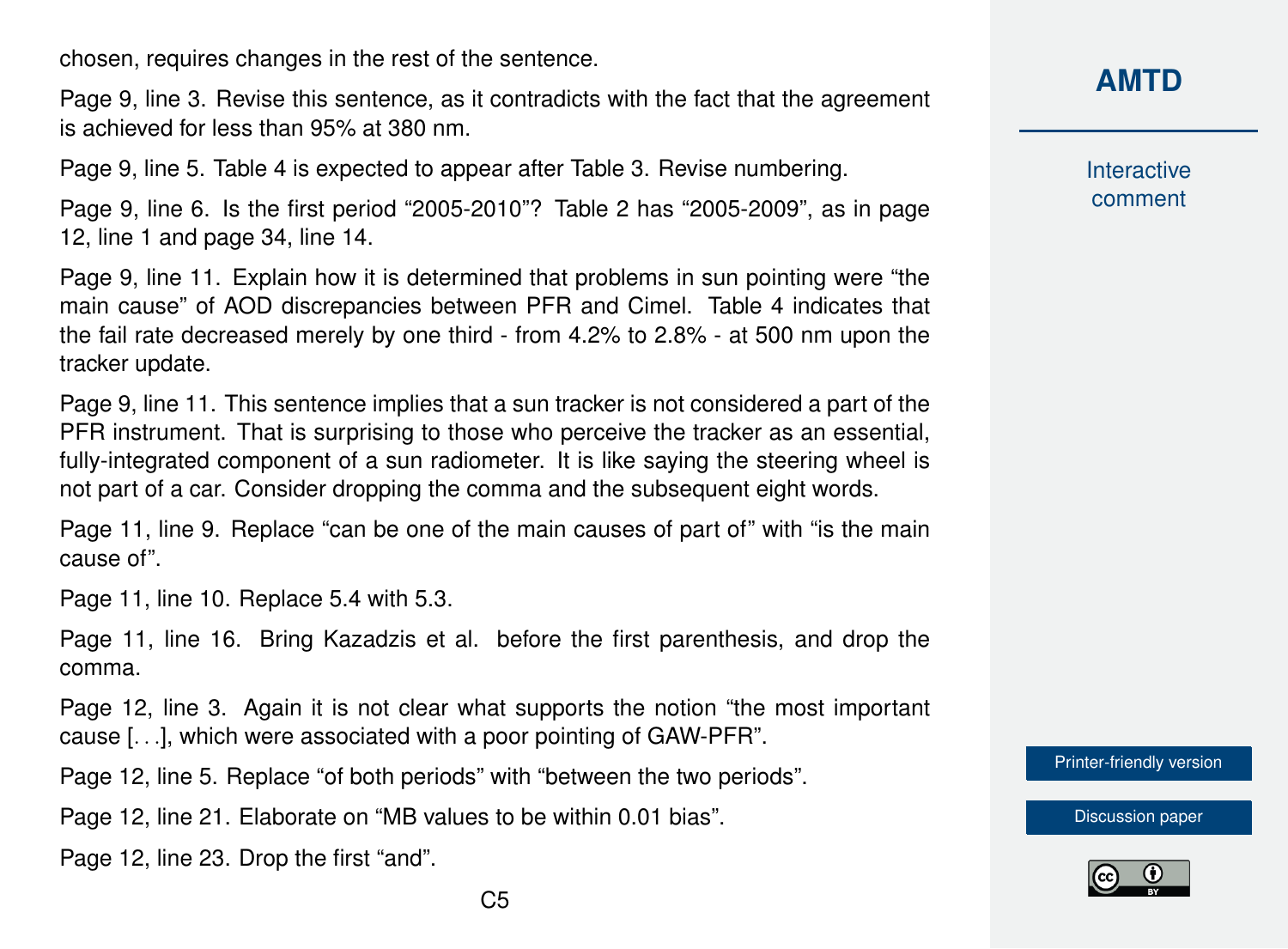Page 13, line 2. This paragraph feels misplaced. It deserves to be a stand-alone subsection under Section 5.2. Combine it with the sixth paragraph of section 5.1.

Page 15, line 3. Remove the comma.

Page 15, line 19. "maximum value minus minimum value of AOD in one day" is less logical a metric for evaluating the calibration than the difference between the measurements at minimum and maximum air mass factor of the day.

Page 15, line 28. Insert a comma after "causes".

Page 15, line 29. Replace "worst" with worse.

Page 15, line 30. Replace the comma.

Page 17, line 10. Replace "a" with an.

Page 24, line 17. Explain what exactly is "more clearly" shown at 500 nm.

Figure 7. If this figure is to remain on the paper, note in the caption that an identical data set, PFR AOD, appears in both x and y axes, a practice generally discouraged. Also state that the numbers in the legend are rounded to the significant digits. This is to forestall questions as to why the black lines do not reach exactly  $(x,y)=(0,0)$ .

Page 26, line 7. "first" is misleading. Refer to previous studies such as Russell et al. [2004]. Replace "might play" with plays.

Table 9. "(14.9)" for 500 nm, AOD>0.1 is not consistent with the "AOD>0.10" row of Table 4.

Figure 8. Revise the caption, yaxis labels and legends to better clarify what are plotted.

Page 28, line 13. Replace "could lead" with leads.

- Table 10. Complete the right-most vertical line.
- Page 31, line 8. Explain in what way GAW-PFR is "the AOD reference globally" and

Interactive comment

[Printer-friendly version](https://www.atmos-meas-tech-discuss.net/amt-2018-438/amt-2018-438-RC3-print.pdf)

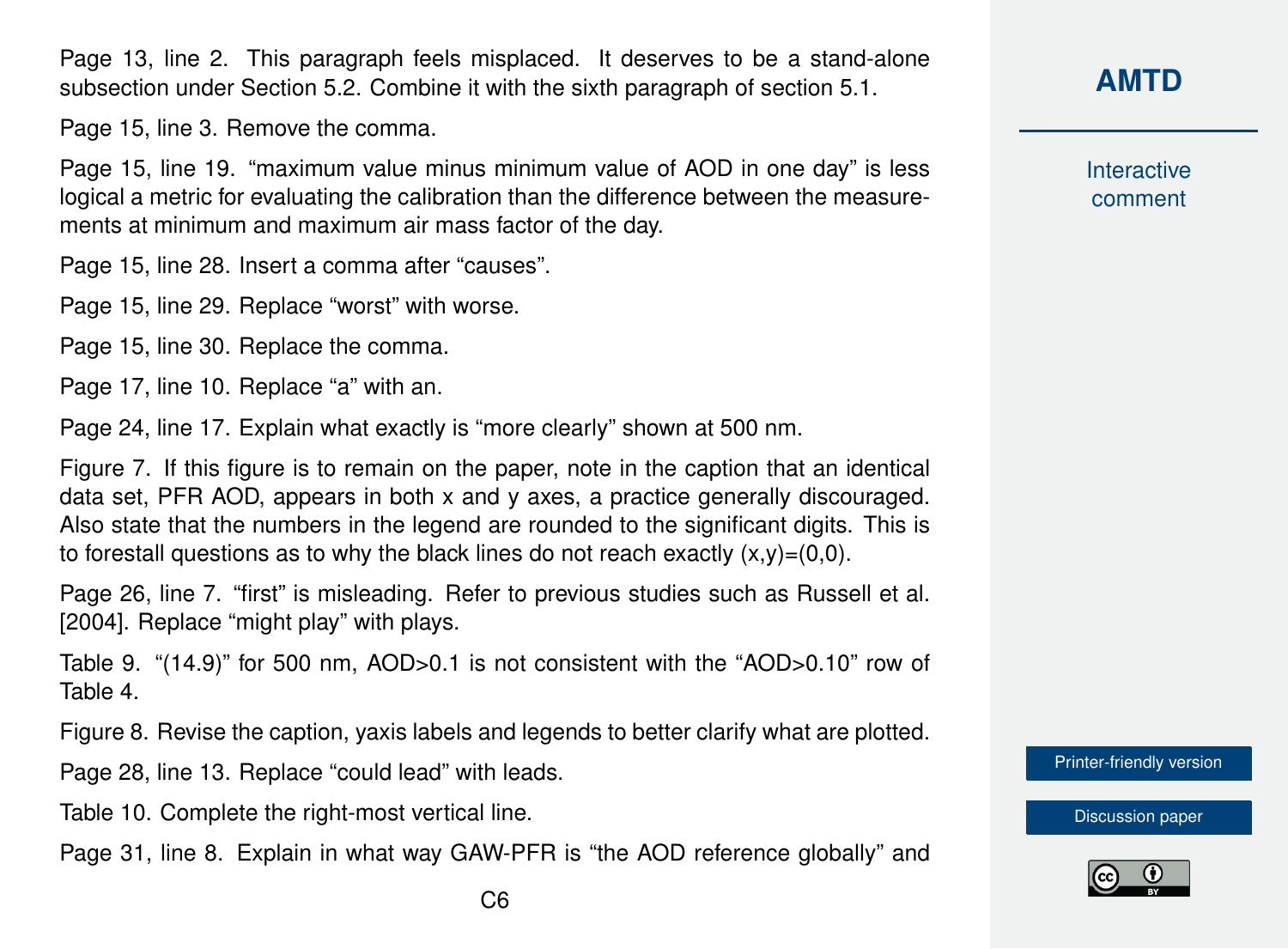"directly linked to WMO/CIMO".

Page 31, line 14, remove the first comma and "which".

Page 31, line 28. Does the judgment made here with the word "excellent" hold even while the 95% criteria are not met at 380 nm?

Page 31, line 30. Remove the last five words.

Page 32, line 5. Provide more details or references regarding the Langley plots so that their quality can be verified.

Page 32, line 29. Replace "in" with on.

Page 32, line 33. Remove "Even so,".

Page 33, line 13. Explain why the traceability metric should be redefined based on actual performance.

Page 33, line 14. Replace "shouted".

Page 33, line 15. The purpose of this paragraph is unclear. If it is a disclosure that low AOD cases are removed from the present analysis, it should be noted much earlier. If this paragraph is a suggestion to exclude negative AOD values from future data analyses, it is misguided. While such values are not physical, their exclusion would artificially bias the remaining data high.

Page 33, line 16. Replace "absolute" with relative.

Page 34, line 7 says "both [PFR and Cimel] are representative of the same AOD population" over the 11 years, except for 380 nm. Similarly, page 12, line 7 says "[The agreement in AOD] proves the consistency and homogeneity of the long AERONET-Cimel AOD data series". These conclusions imply that Cimel's stability is adequate and that PFR's features for greater stability (page 5, line 27-31) are, while remarkable, not a significant advantage. It is, then, logical to favor Cimel for its much narrower FOV,

## **[AMTD](https://www.atmos-meas-tech-discuss.net/)**

Interactive comment

[Printer-friendly version](https://www.atmos-meas-tech-discuss.net/amt-2018-438/amt-2018-438-RC3-print.pdf)